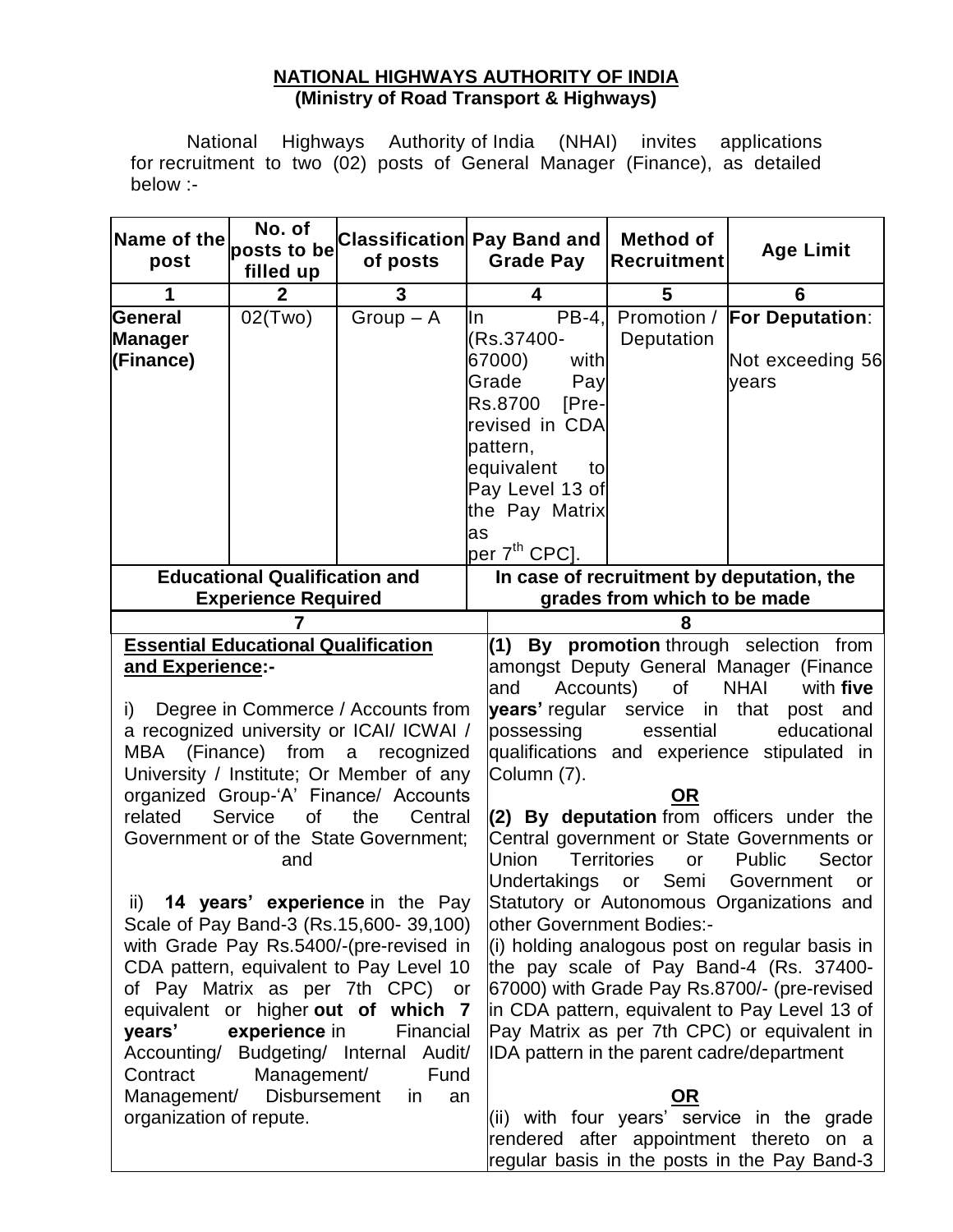| (Rs.15600-39100) with Grade Pay Rs.7600/-<br>(pre-revised in CDA pattern, equivalent to Pay<br>Level 12 of Pay Matrix as per 7th CPC) or<br>equivalent in IDA pattern in the parent<br>cadre/department;<br><b>AND</b><br>Possessing the essential educational<br>qualifications and essential experience<br>stipulated in Column 7.<br><b>Period of deputation</b>                                                                                                                                                  |
|----------------------------------------------------------------------------------------------------------------------------------------------------------------------------------------------------------------------------------------------------------------------------------------------------------------------------------------------------------------------------------------------------------------------------------------------------------------------------------------------------------------------|
| The period of deputation including the period<br>of deputation in another ex-cadre post held<br>immediately preceding this appointment in<br>the same or some other organization /<br>department shall ordinarily be 3 years which<br>may be extended for another 01 year with<br>the approval of Chairman, NHAI. Further<br>extension beyond $4th$ year and up to a<br>maximum of 10 years shall be with the<br>approval of the Ministry of Road Transport<br>and Highways, subject to satisfactory<br>performance. |

# **IMPORTANT DATES**

| Opening Date for Online Registration of<br>Application                                                                                                                                                                                                                                                                                                                                                                                                                                                                                                                     | 06.05.2021 (10.00 AM) (Thursday) |
|----------------------------------------------------------------------------------------------------------------------------------------------------------------------------------------------------------------------------------------------------------------------------------------------------------------------------------------------------------------------------------------------------------------------------------------------------------------------------------------------------------------------------------------------------------------------------|----------------------------------|
| Last Date for submission of<br>Online<br>application                                                                                                                                                                                                                                                                                                                                                                                                                                                                                                                       | 21.06.2021 (6.00 PM) (Monday)    |
| Last date for receipt of the Print-out of<br>Online application (duly signed by the<br>applicant) from the parent department of<br>the applicant along with 'Verification<br>Certificate', duly issued by the cadre<br>controlling authority in the<br>parent<br>department of the applicant and verifying<br>thereby the entries in the application of the<br>applicant with regard to educational /<br>professional qualification/s and service<br>details (holding of post, nature of post, pay<br>particulars, and nature of<br>duties<br>performed, experience, etc.) | 05.07.2021 (6.00 PM) (Monday)    |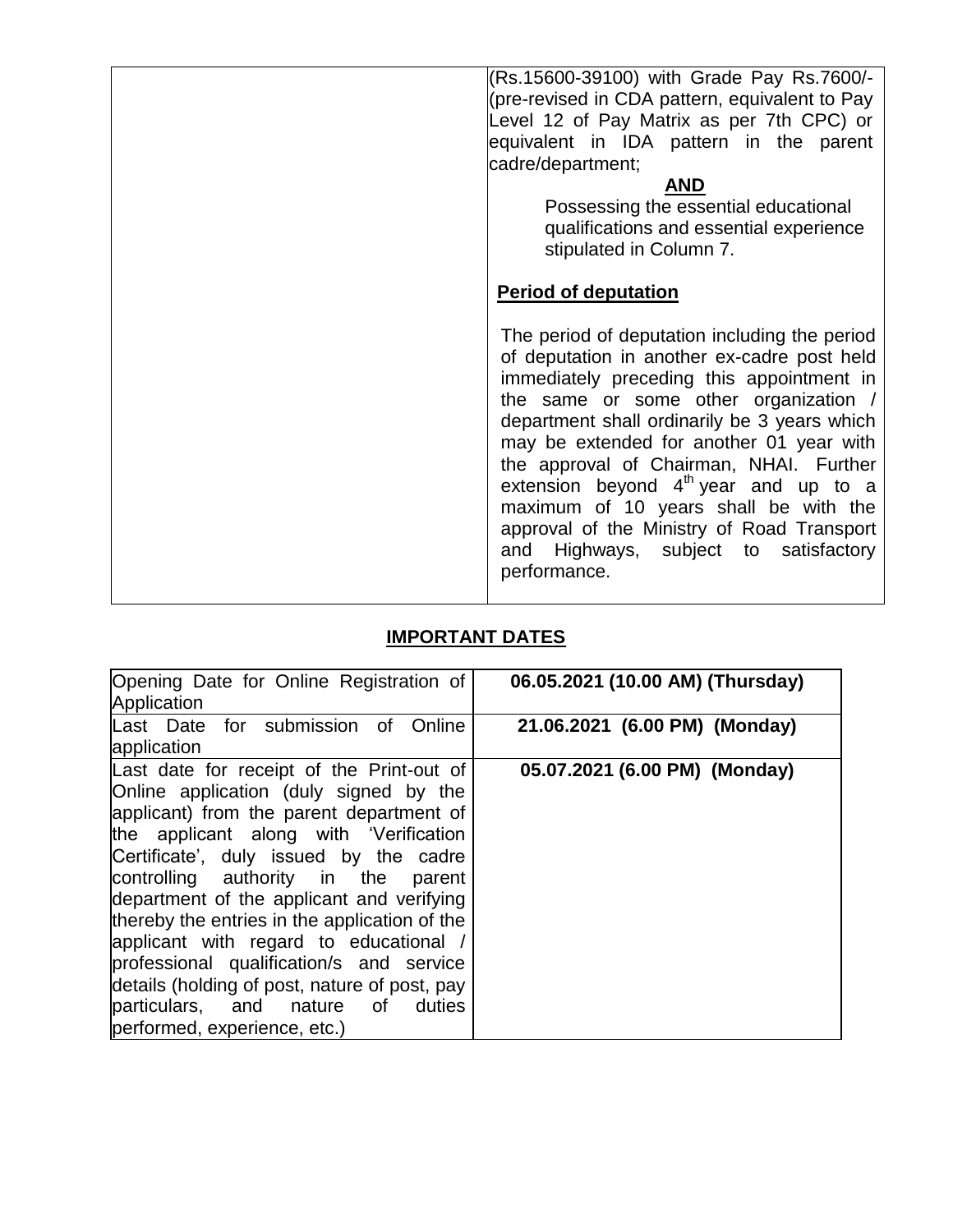## **Important Instructions :**

The candidates applying the posts should note the following : -

1. The posts carry all India service liability. Therefore, those who are willing to serve anywhere in India may only apply.

2. The applicant who apply for the post with respect to the advertisement shall not be allowed to withdraw his/her candidature subsequently. The applicant selected by NHAI should not decline the offer of appointment. In case he / she declines the offer of appointment, his/her candidature shall not be considered for any further appointment by NHAI for a period of two years from the date of cancellation of offer of appointment.

3. In case of selection on deputation basis, applicants who are more than 56 years of age as on the last date for receipt of applications need not apply. Those applicants who are due to retire from their parent cadre within two years, as on the closing date for receipt of applications also need not apply.

4. Internal/ regular officers of NHAI, who fulfil the eligibility conditions prescribed in the advertisement / Regulations for them, as on the last date for receipt of applications, may also apply. In case they are selected, their appointment will be on promotion basis. Accordingly, the internal/ regular officers of NHAI who are in direct line of promotion shall not be considered for appointment on deputation basis. Similarly, the deputationists shall not be eligible for being considered for appointment by promotion.

5 (I) SC/ST/Minority Community / Women/ Persons with Benchmark Disabilities, are encouraged to apply.

(II) Persons with Benchmark Disabilities (PwBD) can apply to the respective posts even if the post is not reserved for them but has been identified as Suitable. However, such Applicants will be considered for selection to such post by general standard of merit. Persons suffering from not less than 40% of relevant disability shall alone be eligible for the benefit of reservation and other relaxations as permissible under the rules. Thus, Physically Handicapped (PH) persons can avail benefit of reservation and other concessions and relaxations as permissible under the rules only when degree of physical disability is 40% or more and the posts are suitable for PwBD candidates.

6. Crucial date for determination of eligibility shall be the last date prescribed for the receipt of ONLINE applications.

7. Applicants working in PSUs/ Public Sector Banks may refer to NHAI Circulars regarding equivalency of Pay Structure (between CDA vs IDA and CDA vs Public Sector Banks) attached with the advertisement.

8. Canvassing or bringing influence in any form will disqualify the candidature.

9. The advertisement can be withdrawn at any time at the discretion of the Competent Authority without assigning any reasons there for.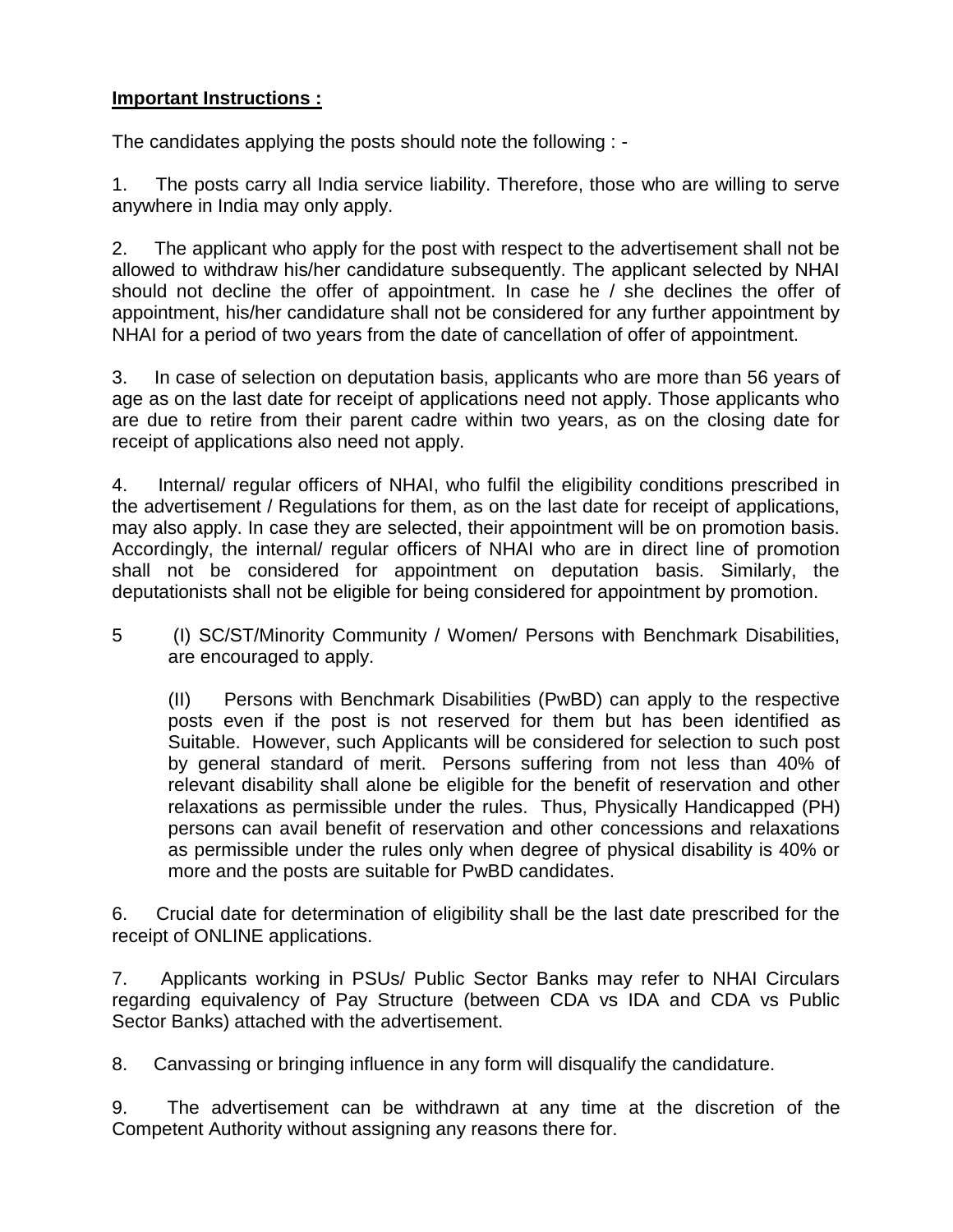#### **Procedure to apply**

10. Applicants can apply ONLINE only. The procedure to be followed for filling up the application is given below : -

i) Candidates should have a valid personal e-mail ID and ensure that the same is active during the entire recruitment process. User ID, Password, filled-in application form and all other important communication will be sent on the same registered e-mail ID.

ii) The applicant may visit the NHAI website www.nhai.gov.in for accessing the link for applying online. The link may be opened on Google Chrome or Mozilla Firefox.

iii) Click on the tab About Us Vacancies Current. Click on the relevant Recruitment advertisement and then click 'Online application'.

iv) Click 'New Registration' and then sign-up by filling-up the Application Registration Details viz. Name, Email, Mobile No., Password, Re-type Password, and then press 'Submit' button for registration. The candidates will receive User ID & Password on their given registered Email ID. The User ID will be the registered Email ID given in Application Registration Details.

v) Re-login and fill up the requisite / given fields / information.

vi) Scanned copy of colour passport size photograph, essential educational / professional qualification(s), promotion/appointment order(s), only in 'jpg / 'jpeg' or 'png' or 'gif' image types not exceeding 1 MB, may be uploaded.

vii) Click 'Next' button.

viii) Application Preview may be seen.

ix) 'Preview' and 'Final Submit' button are available. Candidates should take utmost care in furnishing / providing the correct details while filling-up the online application. The candidate can EDIT the information before final submission of Application. Once the application form is finally submitted, it cannot be edited.

x) If the Applicant is satisfied with the information furnished, click "Final Submit" button for submitting the application form, online. The ONLINE application may be submitted **by 21.06.2021 (6.00 PM).**

xi) After submission of the ONLINE Application Form, 'PDF' format thereof containing details entered by the Applicant shall be generated. The applicant should take out print of the ONLINE Application Form and get the same forwarded by his/her parent department along with the prescribed 'Verification Certificate' and certified copy of APARs/ACRs. The Department/Organization concerned while forwarding the application should certify that the particulars given by the applicant in his / her ONLINE application regarding the details of educational / professional qualification(s), relevant experience and pay particulars, etc. have been verified from the service records and are true, correct and complete.